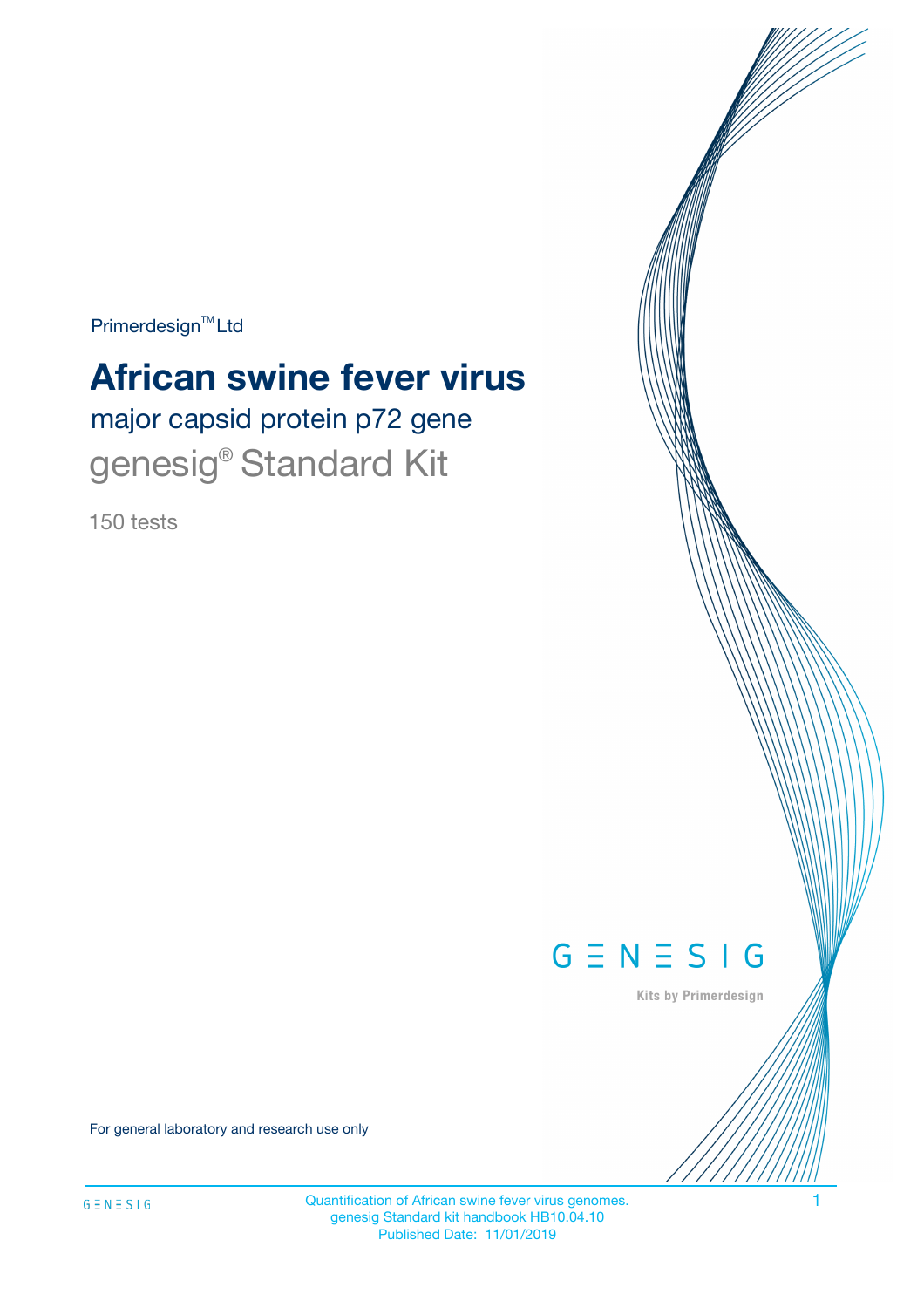### Introduction to African swine fever virus

African Swine Fever Virus (ASFV) is a widespread disease which infects members of the pig family (Suidae). A number of tick species are believed to be the vector for the disease, as well as being transmitted by raw pork and pig excrement [1]. After firstly being identified in Kenya in 1921, ASFV became endemic in sub-Saharan Africa, with regular outbreaks being reported across Europe, Asia and South America throughout the century [2]. More recently the virus was introduced in Georgia and spread throughout the region, as well as mass outbreaks occurring in China in 2018 [3].

ASFV is the only member of the Asfaridae family. It is a large enveloped double stranded DNA virus of icosahedral morphology with an average diameter of 200nm and isolates contain genomes between 170-190Kbp encoding for up to 167 open reading frames [2]. The morphology of ASFV consist of several concentric domains. An inner core contains the nucleoid coated with a thick protein layered core shell, which is surrounded by an inner lipid envelope , all of which is encompassed by the capsid [2]. ASFV begins its replication cycle in the nucleus of infected cells before moving to the cytoplasm where the majority of the replication takes place [2]. Gene transcription is highly regulated, with distinct classes of mRNA identified to accumulate at early, intermediate and late transcripts of the virus [2]. The disease induces acute haemorrhagic disease within its hosts, causing high fevers and skin haemorrhages, with death often occurring within ten days of clinical symptoms appearing [4].

#### References:

1: The Centre for Food Security and Public Health (2015), African Swine Fever.

2: Galindo, I. and Alonso, C., 2017. African swine fever virus: a review. Viruses, 9(5), p.103.

3: Zhou, X., Li, N., Luo, Y., Liu, Y., Miao, F., Chen, T., Zhang, S., Cao, P., Li, X., Tian, K. and Qiu, H.J., 2018. Emergence of African swine fever in China, 2018. Transboundary and emerging diseases, 65(6), pp.1482-1484.

4: Gallardo, C., Ademun, A.R., Nieto, R., Nantima, N., Arias, M., Martín, E., Pelayo, V. and Bishop, R.P., 2011. Genotyping of African swine fever virus (ASFV) isolates associated with disease outbreaks in Uganda in 2007. African Journal of biotechnology, 10(17), pp.3488-3497.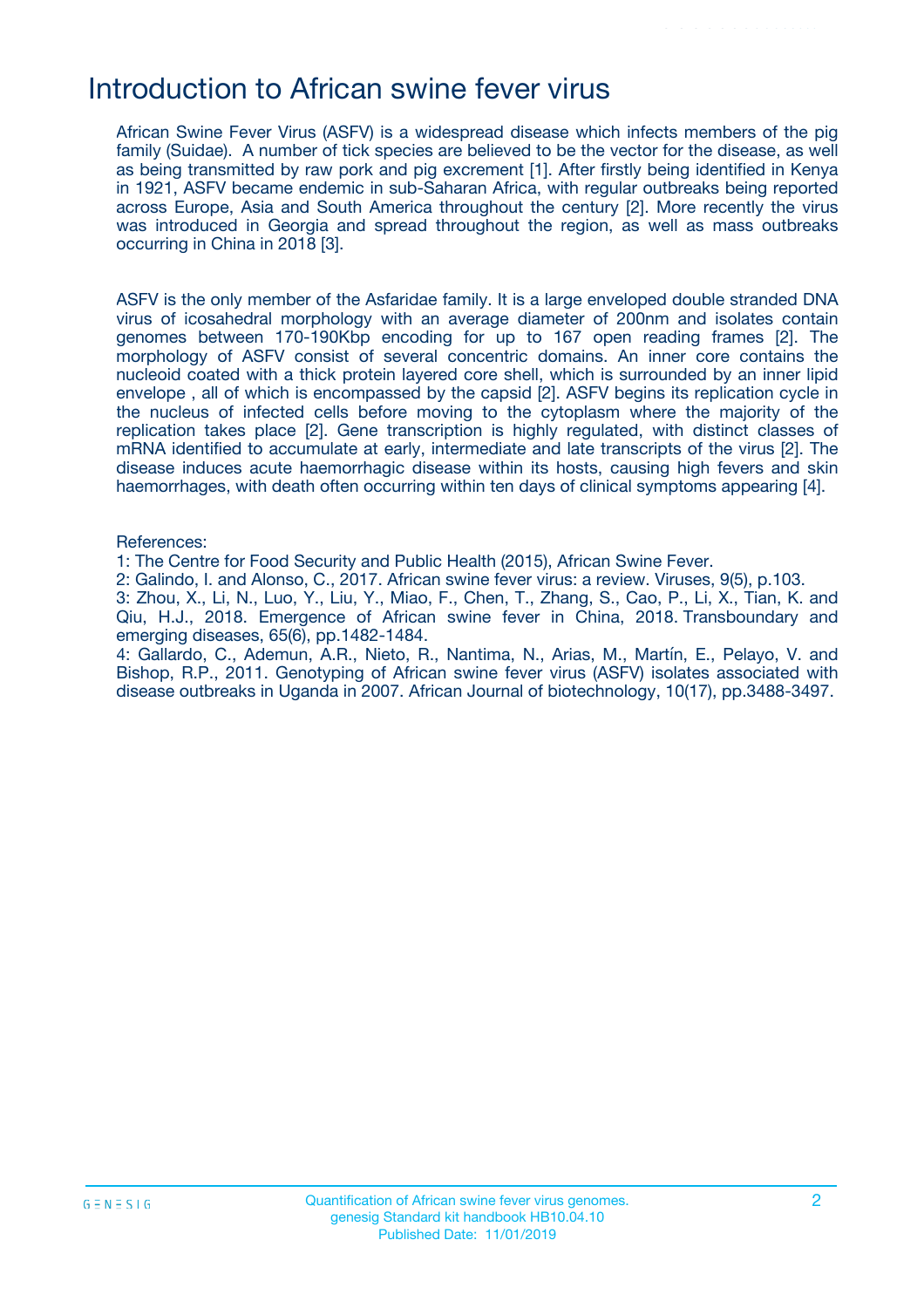# **Specificity**

The Primerdesign genesig kit for African Swine Fever Virus (ASFV) is designed for the in vitro quantification of ASFV genomes. The kit is designed to have a broad detection profile. Specifically, the primers represent 100% homology with over 95% of the NCBI database reference sequences available at the time of design.

The dynamics of genetic variation means that new sequence information may become available after the initial design. Primerdesign periodically reviews the detection profiles of our kits and when required releases new versions.

The target sequence (p72) has been shown to be a good genetic marker for ASFV in other real time PCR based studies (Tignon et al., 2011). This kit was designed to detect recent isolates from the Chinese outbreak of ASFV and, through the use of multiple probes is predicted to detect strains that have been isolated throughout Europe and Africa.

If you require further information, or have a specific question about the detection profile of this kit then please send an e.mail to enquiry@primerdesign.co.uk and our bioinformatics team will answer your question.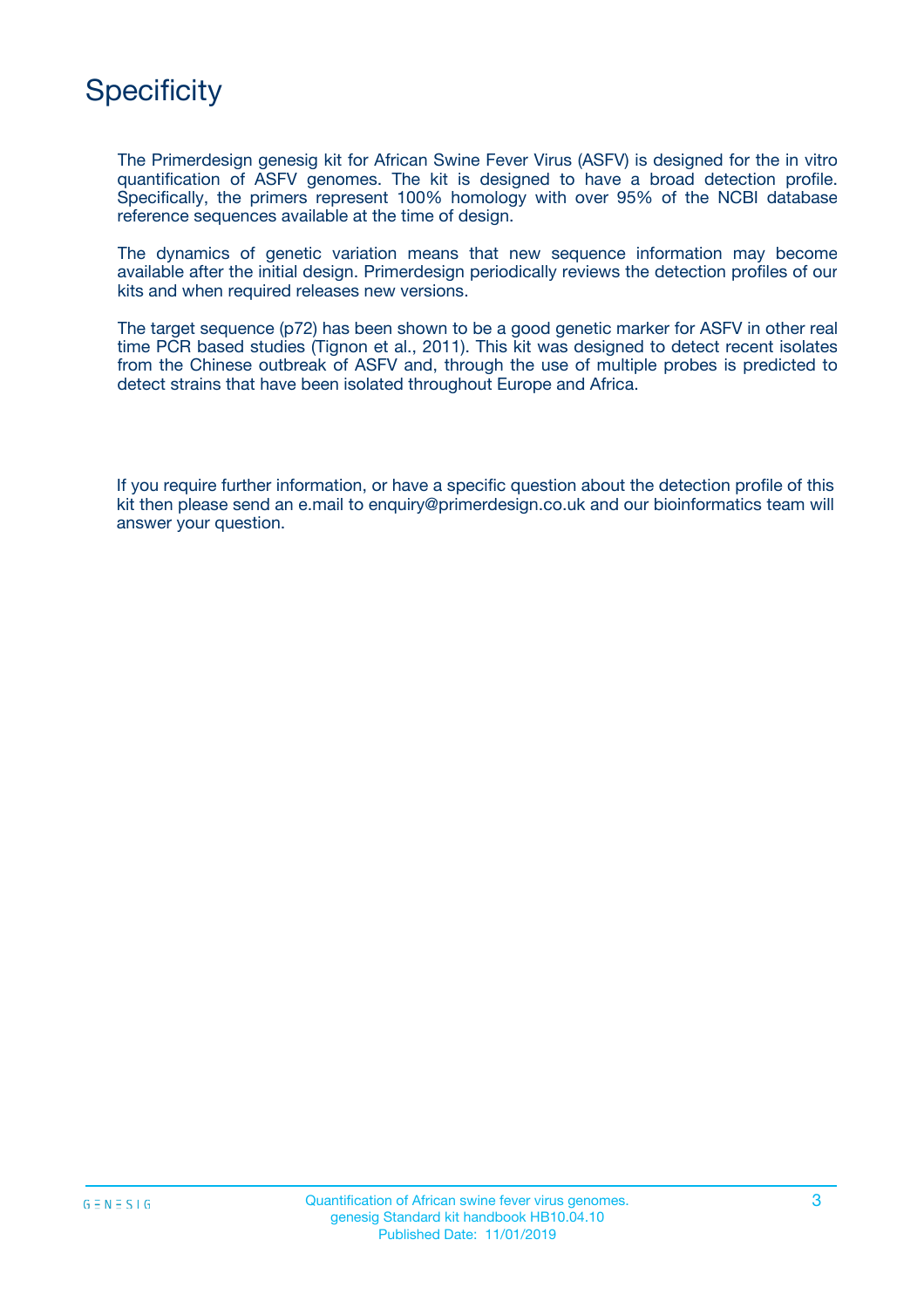# Kit contents

- **ASFV specific primer/probe mix (150 reactions BROWN)** FAM labelled
- **ASFV positive control template (for Standard curve RED)**
- **RNase/DNase free water (WHITE)** for resuspension of primer/probe mixes
- **Template preparation buffer (YELLOW)** for resuspension of positive control template and standard curve preparation

# Reagents and equipment to be supplied by the user

### **Real-time PCR Instrument**

#### **Extraction kit**

This kit is recommended for use with genesig Easy DNA/RNA extraction kit. However, it is designed to work well with all processes that yield high quality RNA and DNA with minimal PCR inhibitors.

#### **oasig**TM **lyophilised or Precision**®**PLUS 2X qPCR Master Mix**

This kit is intended for use with oasig or PrecisionPLUS2X qPCR Master Mix.

**Pipettors and Tips**

**Vortex and centrifuge**

**Thin walled 1.5 ml PCR reaction tubes**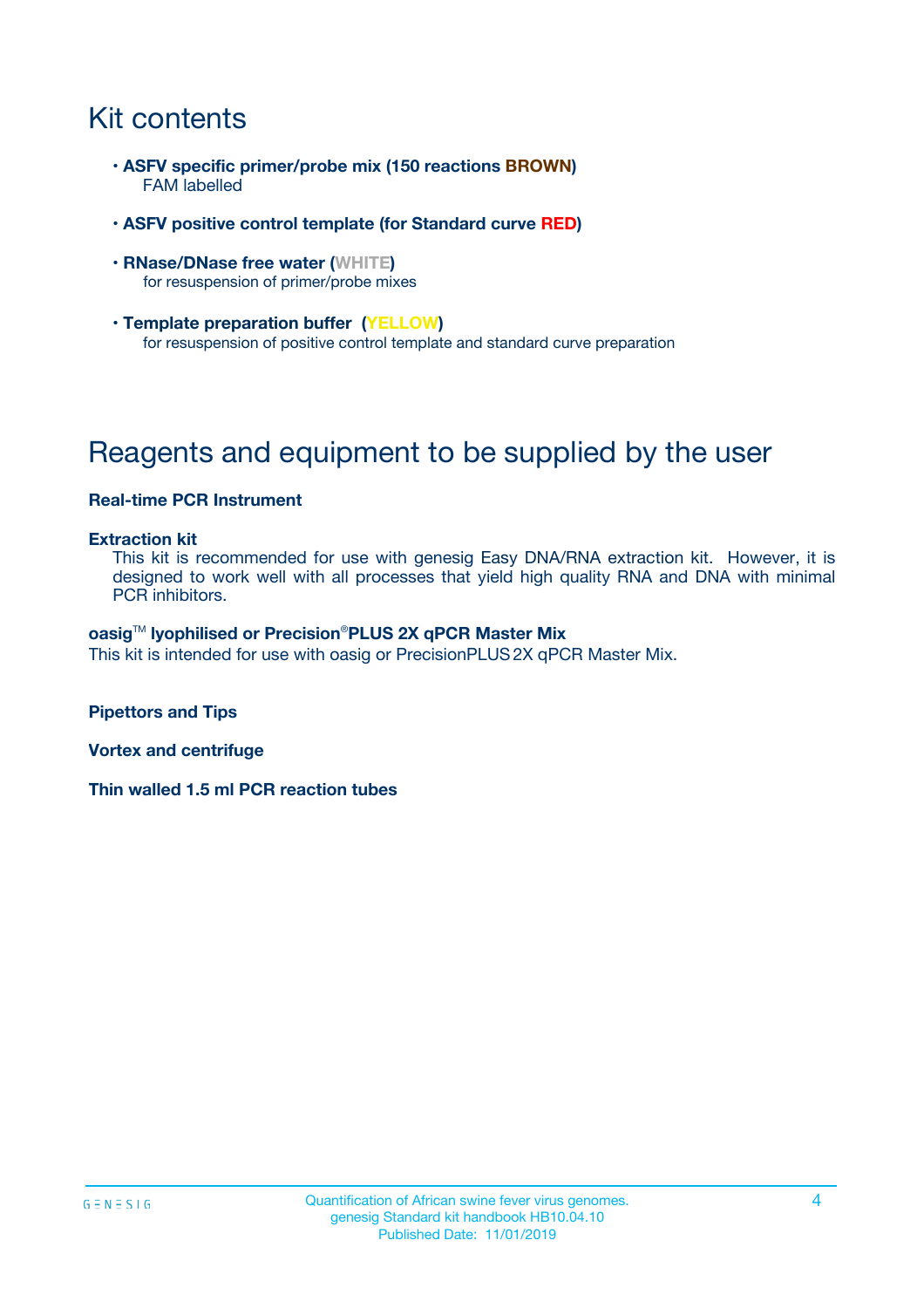### Kit storage and stability

This kit is stable at room temperature but should be stored at -20ºC on arrival. Once the lyophilised components have been resuspended they should not be exposed to temperatures above -20°C for longer than 30 minutes at a time and unnecessary repeated freeze/thawing should be avoided. The kit is stable for six months from the date of resuspension under these circumstances.

If a standard curve dilution series is prepared this can be stored frozen for an extended period. If you see any degradation in this serial dilution a fresh standard curve can be prepared from the positive control.

Primerdesign does not recommend using the kit after the expiry date stated on the pack.

### Suitable sample material

All kinds of sample material suited for PCR amplification can be used. Please ensure the samples are suitable in terms of purity, concentration, and DNA integrity. Always run at least one negative control with the samples. To prepare a negative-control, replace the template DNA sample with RNase/DNase free water.

### Dynamic range of test

Under optimal PCR conditions genesig ASFV detection kits have very high priming efficiencies of >95% and can detect less than 100 copies of target template.

### Notices and disclaimers

This product is developed, designed and sold for research purposes only. It is not intended for human diagnostic or drug purposes or to be administered to humans unless clearly expressed for that purpose by the Food and Drug Administration in the USA or the appropriate regulatory authorities in the country of use. During the warranty period Primerdesign genesig detection kits allow precise and reproducible data recovery combined with excellent sensitivity. For data obtained by violation to the general GLP guidelines and the manufacturer's recommendations the right to claim under guarantee is expired. PCR is a proprietary technology covered by several US and foreign patents. These patents are owned by Roche Molecular Systems Inc. and have been sub-licensed by PE Corporation in certain fields. Depending on your specific application you may need a license from Roche or PE to practice PCR. Additional information on purchasing licenses to practice the PCR process may be obtained by contacting the Director of Licensing at Roche Molecular Systems, 1145 Atlantic Avenue, Alameda, CA 94501 or Applied Biosystems business group of the Applera Corporation, 850 Lincoln Centre Drive, Foster City, CA 94404. In addition, the 5' nuclease assay and other homogeneous amplification methods used in connection with the PCR process may be covered by U.S. Patents 5,210,015 and 5,487,972, owned by Roche Molecular Systems, Inc, and by U.S. Patent 5,538,848, owned by The Perkin-Elmer Corporation.

### Trademarks

Primerdesign™ is a trademark of Primerdesign Ltd.

genesig $^\circledR$  is a registered trademark of Primerdesign Ltd.

The PCR process is covered by US Patents 4,683,195, and 4,683,202 and foreign equivalents owned by Hoffmann-La Roche AG. BI, ABI PRISM® GeneAmp® and MicroAmp® are registered trademarks of the Applera Genomics (Applied Biosystems Corporation). BIOMEK® is a registered trademark of Beckman Instruments, Inc.; iCycler™ is a registered trademark of Bio-Rad Laboratories, Rotor-Gene is a trademark of Corbett Research. LightCycler™ is a registered trademark of the Idaho Technology Inc. GeneAmp®, TaqMan® and AmpliTaqGold® are registered trademarks of Roche Molecular Systems, Inc., The purchase of the Primerdesign reagents cannot be construed as an authorization or implicit license to practice PCR under any patents held by Hoffmann-LaRoche Inc.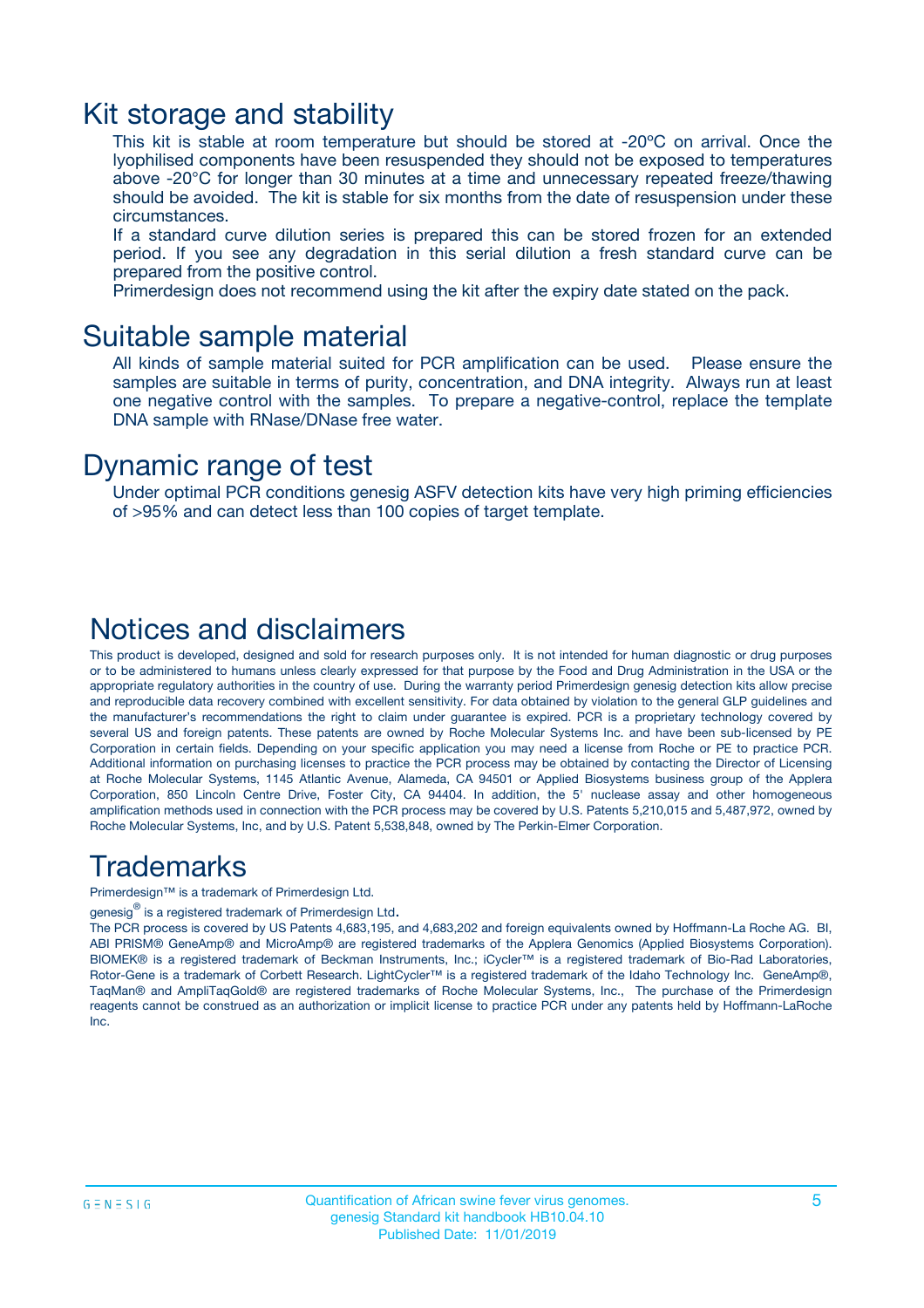# Principles of the test

#### **Real-time PCR**

A ASFV specific primer and probe mix is provided and this can be detected through the FAM channel.

The primer and probe mix provided exploits the so-called TaqMan® principle. During PCR amplification, forward and reverse primers hybridize to the ASFV DNA. A fluorogenic probe is included in the same reaction mixture which consists of a DNA probe labeled with a 5`-dye and a 3`-quencher. During PCR amplification, the probe is cleaved and the reporter dye and quencher are separated. The resulting increase in fluorescence can be detected on a range of qPCR platforms.

#### **Positive control**

For copy number determination and as a positive control for the PCR set up, the kit contains a positive control template. This can be used to generate a standard curve of ASFV copy number / Cq value. Alternatively the positive control can be used at a single dilution where full quantitative analysis of the samples is not required. Each time the kit is used, at least one positive control reaction must be included in the run. A positive result indicates that the primers and probes for detecting the target ASFV gene worked properly in that particular experimental scenario. If a negative result is obtained the test results are invalid and must be repeated. Care should be taken to ensure that the positive control does not contaminate any other kit component which would lead to false-positive results. This can be achieved by handling this component in a Post PCR environment. Care should also be taken to avoid cross-contamination of other samples when adding the positive control to the run. This can be avoided by sealing all other samples and negative controls before pipetting the positive control into the positive control well.

#### **Negative control**

To validate any positive findings a negative control reaction should be included every time the kit is used. For this reaction the RNase/DNase free water should be used instead of template. A negative result indicates that the reagents have not become contaminated while setting up the run.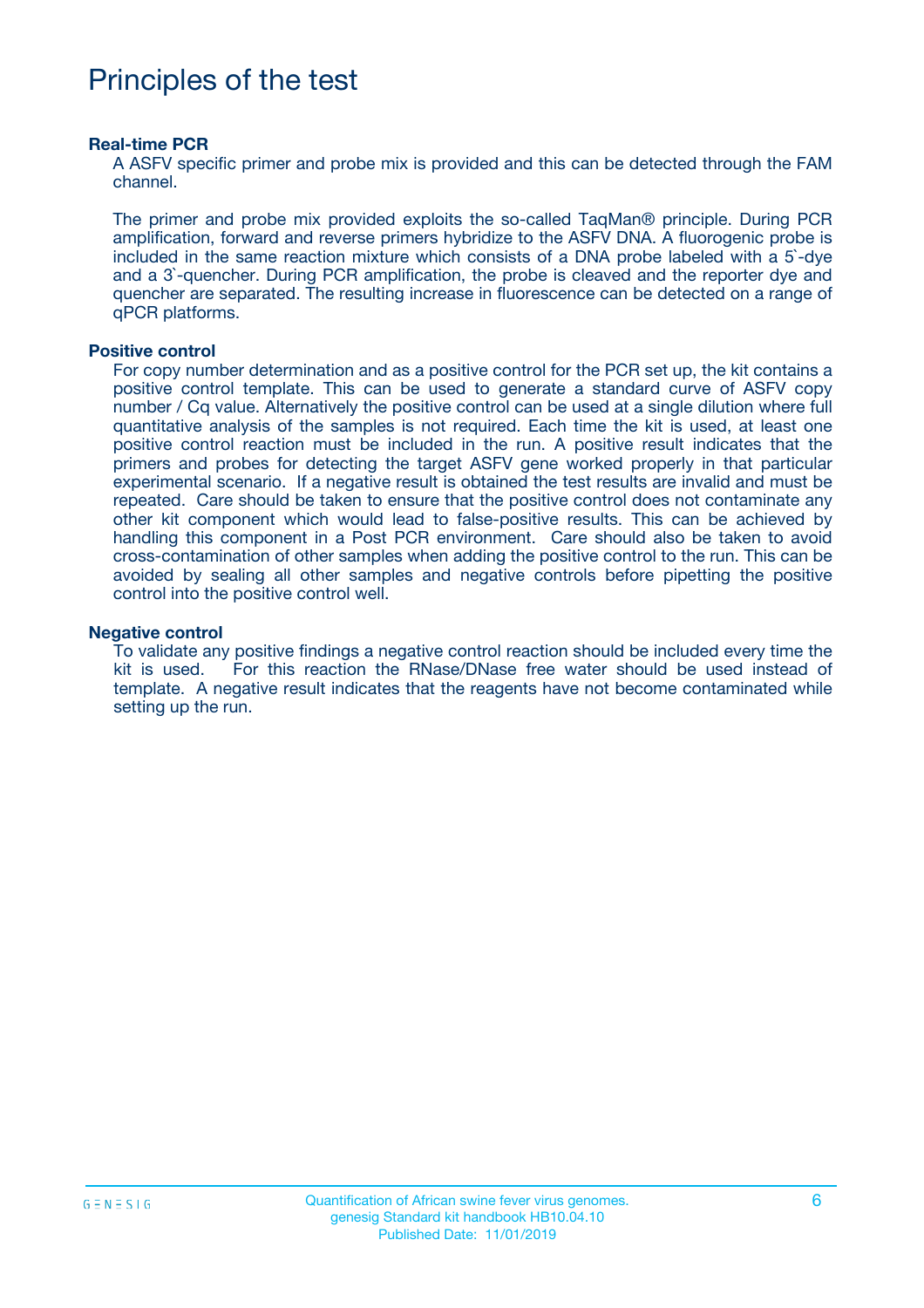## Resuspension protocol

To minimize the risk of contamination with foreign DNA, we recommend that all pipetting be performed in a PCR clean environment. Ideally this would be a designated PCR lab or PCR cabinet. Filter tips are recommended for all pipetting steps.

#### **1. Pulse-spin each tube in a centrifuge before opening.**

This will ensure lyophilised primer and probe mix is in the base of the tube and is not spilt upon opening the tube.

**2. Resuspend the kit components in the RNase/DNase free water supplied, according to the table below.**

To ensure complete resuspension, vortex each tube thoroughly.

| Component - resuspend in water<br>Volume |        |
|------------------------------------------|--------|
| <b>Pre-PCR pack</b>                      |        |
| ASFV primer/probe mix (BROWN)            | 165 ul |

**3. Resuspend the positive control template in the template preparation buffer supplied, according to the table below:**

To ensure complete resuspension, vortex the tube thoroughly.

| Component - resuspend in template preparation buffer |        |  |
|------------------------------------------------------|--------|--|
| <b>Post-PCR heat-sealed foil</b>                     |        |  |
| ASFV Positive Control Template (RED) *               | 500 µl |  |

\* This component contains high copy number template and is a VERY significant contamination risk. It must be opened and handled in a separate laboratory environment, away from the other components.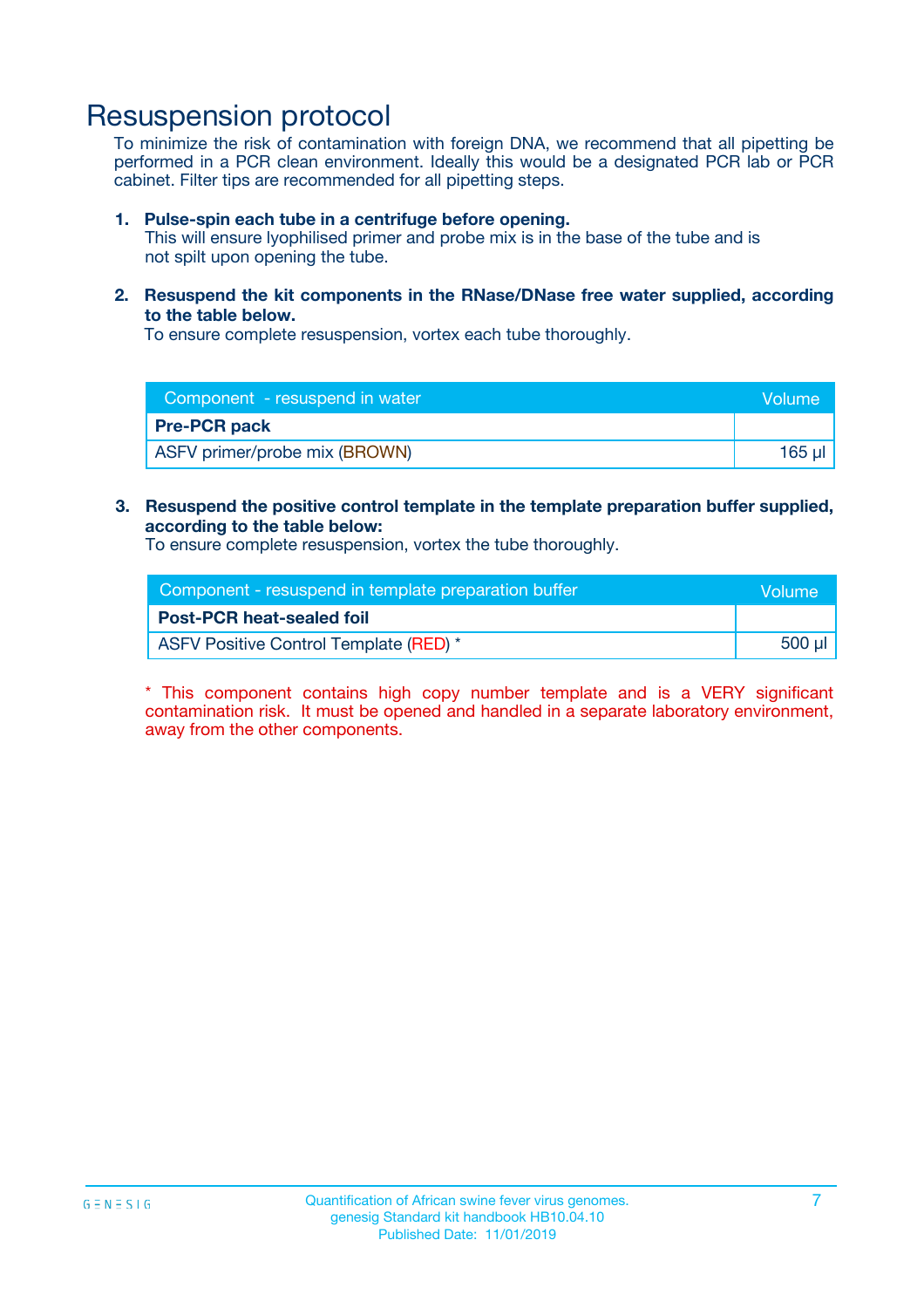# qPCR detection protocol

**1. For each DNA sample prepare a reaction mix according to the table below:** Include sufficient reactions for positive and negative controls.

| Component                                 | Volume          |
|-------------------------------------------|-----------------|
| oasig or PrecisionPLUS 2X qPCR Master Mix | 10 $\mu$        |
| ASFV primer/probe mix (BROWN)             | 1 $\mu$         |
| <b>RNase/DNase free water (WHITE)</b>     | $4 \mu$         |
| <b>Final Volume</b>                       | 15 <sub>µ</sub> |

- **2. Pipette 15µl of this mix into each well according to your qPCR experimental plate set up.**
- **3. Prepare DNA templates for each of your samples.**
- **4. Pipette 5µl of DNA template into each well, according to your experimental plate set up.**

For negative control wells use 5µl of RNase/DNase free water. The final volume in each well is 20µl.

**5. If a standard curve is included for quantitative analysis, prepare a reaction mix according to the table below:**

| Component                                 | Volume          |
|-------------------------------------------|-----------------|
| oasig or PrecisionPLUS 2X qPCR Master Mix | 10 µl           |
| ASFV primer/probe mix (BROWN)             | 1 µI            |
| <b>RNase/DNase free water (WHITE)</b>     | $4 \mu$         |
| <b>Final Volume</b>                       | 15 <sub>µ</sub> |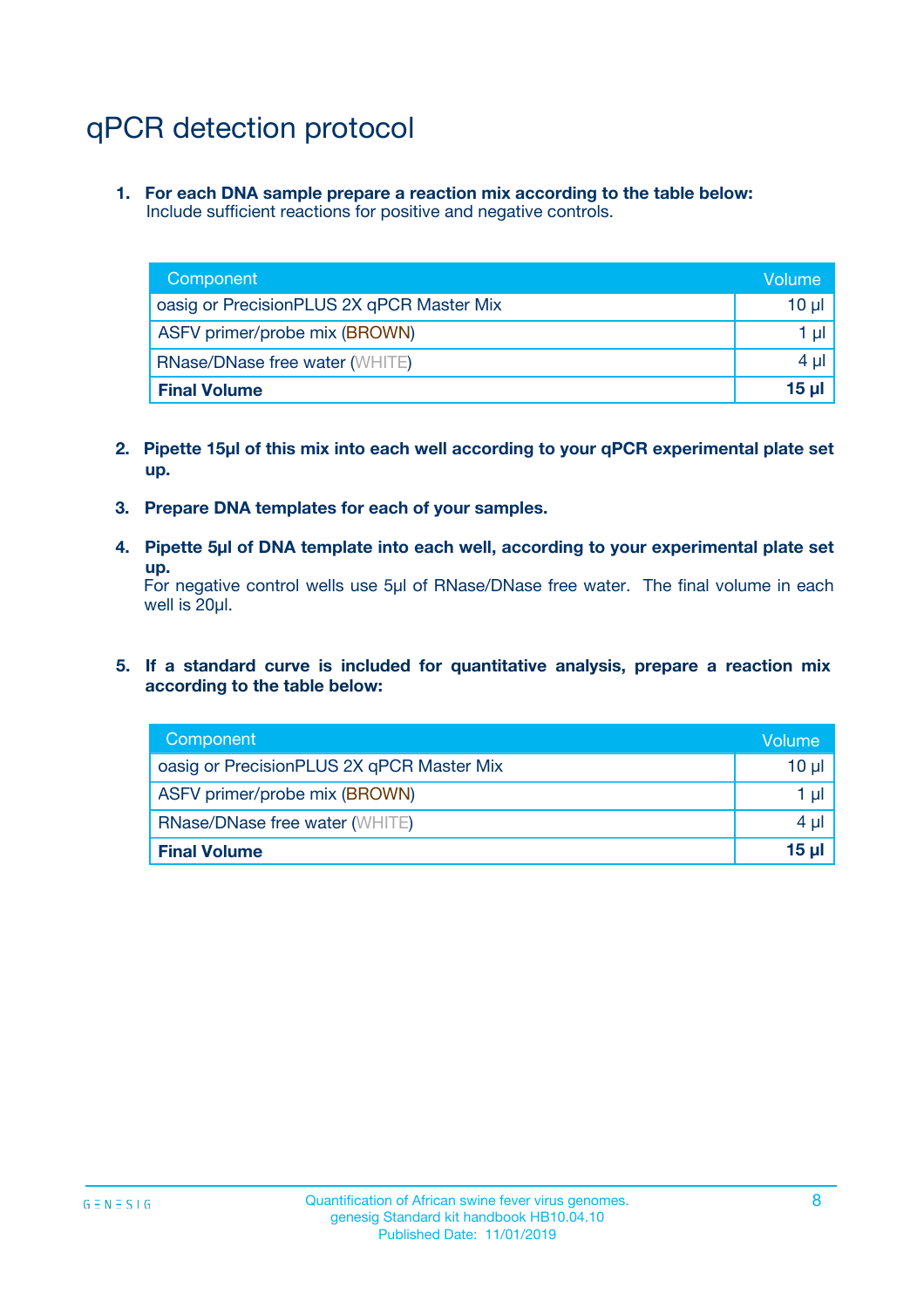### **6. Preparation of a standard curve dilution series.**

- 1) Pipette 90µl of template preparation buffer into 5 tubes and label 2-6
- 2) Pipette 10µl of Positive Control Template (RED) into tube 2
- 3) Vortex thoroughly
- 4) Change pipette tip and pipette 10µl from tube 2 into tube 3
- 5) Vortex thoroughly

Repeat steps 4 and 5 to complete the dilution series

| <b>Standard Curve</b>         | <b>Copy Number</b>     |
|-------------------------------|------------------------|
| Tube 1 Positive control (RED) | $2 \times 10^5$ per µl |
| Tube 2                        | $2 \times 10^4$ per µl |
| Tube 3                        | $2 \times 10^3$ per µl |
| Tube 4                        | $2 \times 10^2$ per µl |
| Tube 5                        | 20 per µl              |
| Tube 6                        | $2$ per $\mu$          |

7. Pipette 5µl of standard template into each well for the standard curve according to your experimental plate set up.

The final volume in each well is 20µl.

# qPCR amplification protocol

Amplification conditions using oasig or PrecisionPLUS2X qPCR Master Mix.

|             | <b>Step</b>       | <b>Time</b>     | Temp           |
|-------------|-------------------|-----------------|----------------|
|             | Enzyme activation | 2 min           | $95^{\circ}$ C |
| Cycling x50 | Denaturation      | 10 <sub>s</sub> | 95 °C          |
|             | DATA COLLECTION * | 60 s            | 60 °C          |

\* Fluorogenic data should be collected during this step through the FAM channel